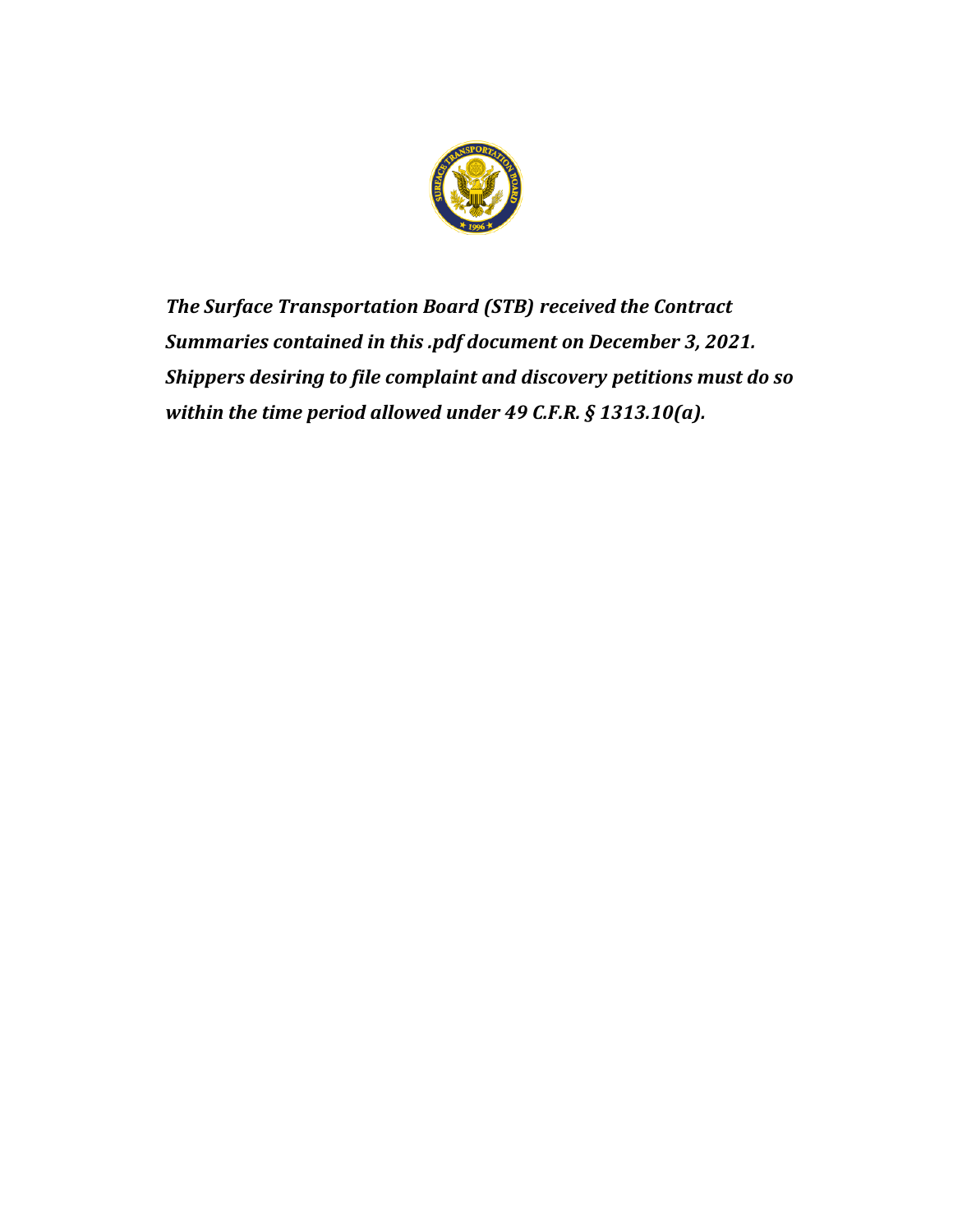**To: Tariffs Branch Issued By: Rae-Anne Sharp**

**Surface Transportation Board Manager Pricing Services LONG FORM 1925 K Street, N.W. Norfolk Southern Corporation** 20 SHORT FORM **Washington, DC 20423-0001 650 West Peachtree Street NW Atlanta, GA 30308**

## **RATE AUTHORITY - NEW**

## **RATE AUTHORITY RENEWALS**

| <b>STB</b> | Amendment   Bureau   Authority   Sectio   Series   Previous   Issue |  |            |       |  |               |  | Previous   Expiratio |  | <b>Previous</b>                                                                    | Effective | <b>Previous</b> | <b>Effective</b>    | Origin | <b>Previous</b> |                     | Origin   Destination   Previous   Destination   STCC |                     |  |                     | <b>PrevSTC   STCC   SHIPPER  </b> |  |
|------------|---------------------------------------------------------------------|--|------------|-------|--|---------------|--|----------------------|--|------------------------------------------------------------------------------------|-----------|-----------------|---------------------|--------|-----------------|---------------------|------------------------------------------------------|---------------------|--|---------------------|-----------------------------------|--|
| Contract # |                                                                     |  | <b>Nbr</b> | n Nbr |  | <b>Series</b> |  |                      |  | Date   Issue Date   n Date   Expiration Date   Date   Effective Date   /Expiration |           |                 |                     |        | Origin          | $ $ Change $ $      | Destination   Change                                 |                     |  | $(Y \text{ or } N)$ |                                   |  |
|            |                                                                     |  |            |       |  |               |  |                      |  |                                                                                    |           |                 | Date                |        |                 | $(Y \text{ or } N)$ |                                                      | $(Y \text{ or } N)$ |  |                     |                                   |  |
|            |                                                                     |  |            |       |  |               |  |                      |  |                                                                                    |           |                 | Change              |        |                 |                     |                                                      |                     |  |                     |                                   |  |
|            |                                                                     |  |            |       |  |               |  |                      |  |                                                                                    |           |                 | $(Y \text{ or } N)$ |        |                 |                     |                                                      |                     |  |                     |                                   |  |
|            |                                                                     |  |            |       |  |               |  |                      |  |                                                                                    |           |                 |                     |        |                 |                     |                                                      |                     |  |                     |                                   |  |

| <b>STB</b><br>Contract # | Amendment | <b>Bureau</b> | <b>Authority Nbr</b> | <b>Section Nbr</b> | <b>Series</b> | <b>Issue Dt</b> | <b>Expiration Dt</b> | <b>Effective Dt</b> | Origin                                                                                                                                                                                                                                                                                                                                                                                                                                                                                                                                                                                                                                                                                                                                                                                                                    | <b>Destination</b>  | <b>STCC</b> | <b>Carrier Name</b>                                                                                                                 | <b>Shipper</b>                                    |
|--------------------------|-----------|---------------|----------------------|--------------------|---------------|-----------------|----------------------|---------------------|---------------------------------------------------------------------------------------------------------------------------------------------------------------------------------------------------------------------------------------------------------------------------------------------------------------------------------------------------------------------------------------------------------------------------------------------------------------------------------------------------------------------------------------------------------------------------------------------------------------------------------------------------------------------------------------------------------------------------------------------------------------------------------------------------------------------------|---------------------|-------------|-------------------------------------------------------------------------------------------------------------------------------------|---------------------------------------------------|
| <b>NS-C-1932</b>         |           | <b>NSSC</b>   | 7692                 |                    |               | 11-28-2021      | 03-30-2022           | 11-20-2021          | <b>DES MOINES IA</b><br>PLEASANT HILL IA<br><b>BLOOMINGTON IL</b><br>CHAMPAIGN IL CHICATO<br>IL CURRAN IL DWIGHT IL<br><b>GIBSON CITY IL GIBSON</b><br>CITY IL (BLO)<br><b>GRIGGSVILLE IL HOMER IL</b><br>LEHIBH IL MILMINE IL<br><b>NAPLES IL PEORIA IL</b><br>SIDNEY IL SUNBURY IL<br><b>AMBOY(CERA) IN</b><br>ANDERSON IN ATTICA IN<br><b>BURNS HARBOR IN</b><br><b>CLYMERS IN DELPHI IN</b><br><b>EDGERTON IN</b><br><b>KOKOMO(CERA) IN LYLE</b><br>IN MALDEN IN MIDWEST<br>PORTAGE IN MILFORD<br><b>JCT IN MILLVILLE</b><br><b>MONTPELIER IN NEW</b><br>HAVEN IN OAKVILLE IN<br>RABER IN RED KEY<br>SCIRCLEVILLE IN SIMS IN<br><b>SOUTH MILFORD IN</b><br>TERRE COUPEE IN<br><b>THOASTON 9CKIN0 IN</b><br><b>TIPTON IN WATERLOO IN</b><br>WAWAKA IN WELLSBORO<br><b>IN BLISSFIELD MI</b><br><b>DECATUR MI OTTAWA</b> | <b>MAYSVILLE GA</b> | 0113200     | <b>NORFOLK SOUTHERN</b><br><b>RAILWAY COMPANY</b><br>AND CONSOLIDATED<br>SUBSIDIARIES 650 W<br>PEACHTREE ST NW<br>ATLANTA, GA 30308 | <b>CAMERON</b><br><b>CRITTENDON</b><br><b>LLC</b> |
| <b>NS-C-1932A</b>        |           | <b>NSSC</b>   | 7692                 | $\overline{2}$     |               | 11-28-2021      | 03-30-2022           | 11-20-2021          | <b>PLEASANT HILL IA</b><br>NAPLES IL PEORIA IL<br>SIDNEY IL SUNBURY IL<br>NEW HAVEN IN OAKVILLE<br>IN RABER IN RED KEY IN<br>SCIRCLEVILLE IN SIMS IN<br><b>COUTLIME CODD IN</b>                                                                                                                                                                                                                                                                                                                                                                                                                                                                                                                                                                                                                                           | <b>ELKIN NC</b>     | 0113200     | <b>NORFOLK SOUTHERN</b><br><b>RAILWAY COMPANY</b><br>AND CONSOLIDATED<br>SUBSIDIARIES 650 W<br>PEACHTREE ST NW<br>ATLANTA, GA 30308 | <b>CAMERON</b><br><b>CRITTENDON</b><br><b>LLC</b> |